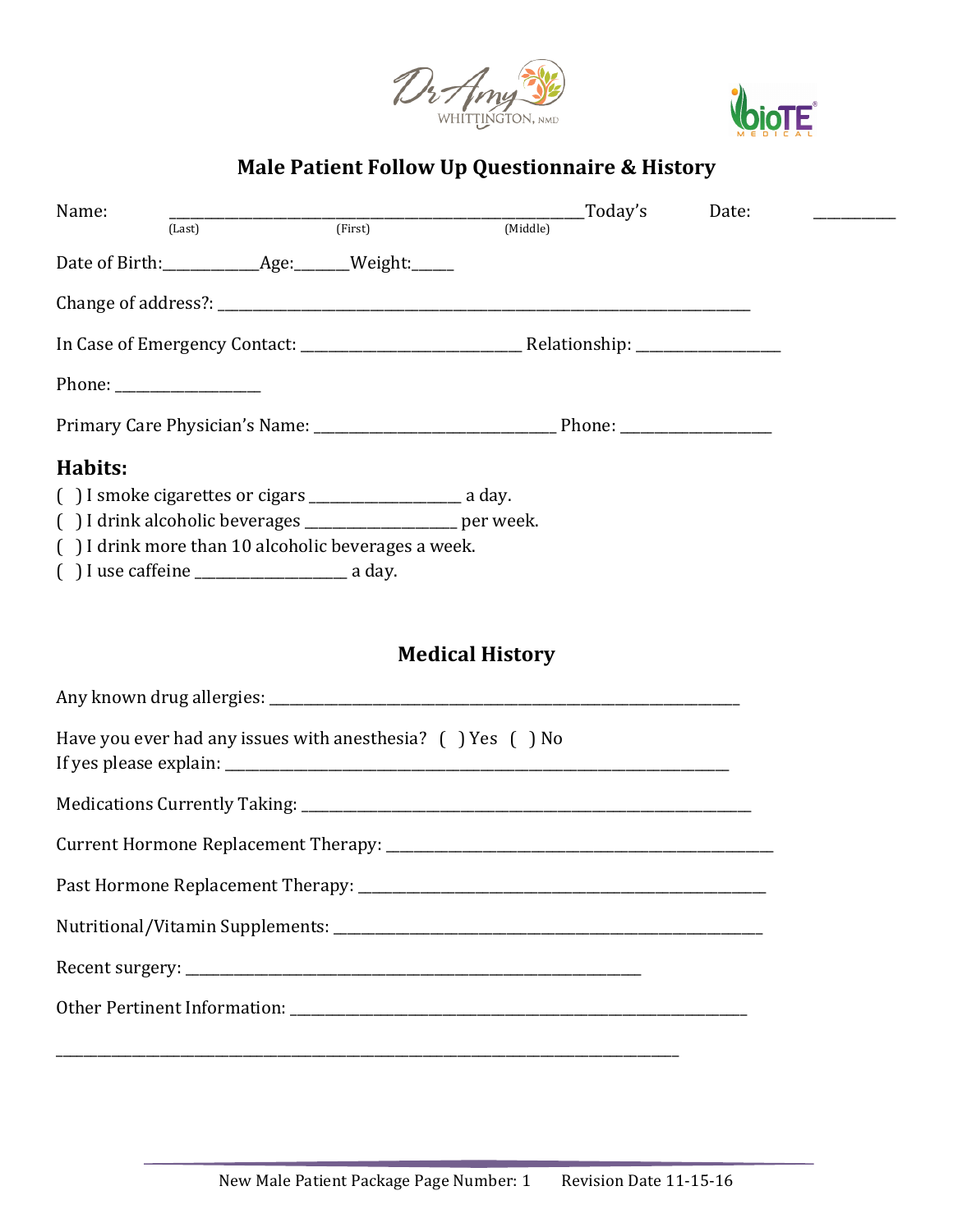## **Medical Illnesses:**

- ( ) High blood pressure.
- ( ) High cholesterol.
- ( ) Heart Disease.
- ( ) Stroke and/or heart attack.
- ( ) Blood clot and/or a pulmonary emboli.
- ( ) Hemochromatosis.
- ( ) Depression/anxiety.
- ( ) Psychiatric Disorder.
- ( ) Cancer (type): \_\_\_\_\_\_\_\_\_\_\_\_\_\_\_\_\_\_\_\_\_\_\_\_\_\_\_\_

 Year: \_\_\_\_\_\_\_\_\_\_\_\_\_

- () Testicular or prostate cancer.
- ( ) Elevated PSA.
- ( ) Prostate enlargement.
- ( ) Trouble passing urine or take Flomax or Avodart.
- ( ) Chronic liver disease (hepatitis, fatty liver,

cirrhosis).

- ( ) Diabetes.
- ( ) Thyroid disease.
- ( ) Arthritis.
- ( ) Seizures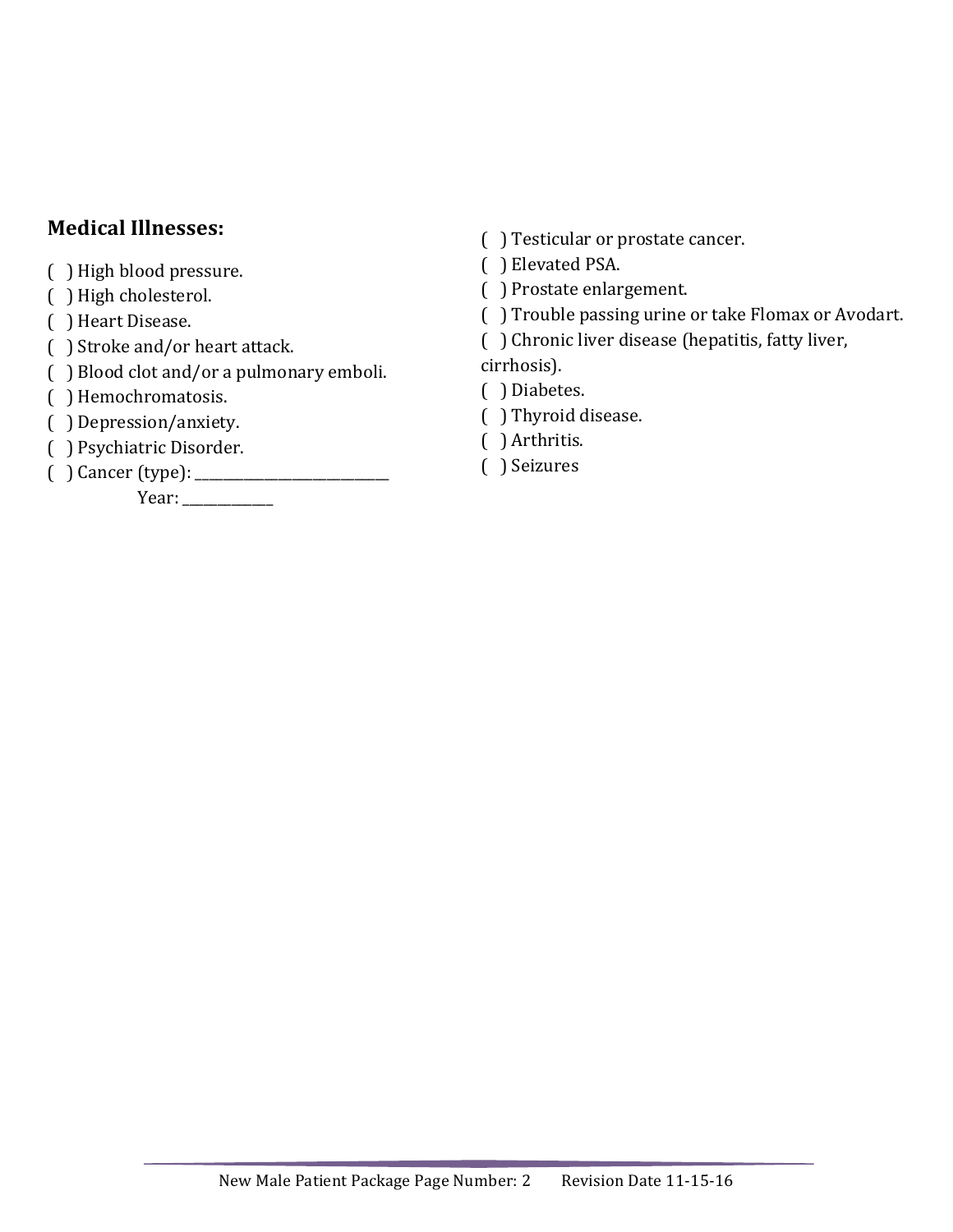### **BHRT CHECKLIST FOR MEN**

| Name:                         | Date:        |             |                 |               |
|-------------------------------|--------------|-------------|-----------------|---------------|
| E-Mail:                       |              |             |                 |               |
| Symptom (please check mark)   | <b>Never</b> | <b>Mild</b> | <b>Moderate</b> | <b>Severe</b> |
| Decline in general well being |              |             |                 |               |
| Joint pain/muscle ache        |              |             |                 |               |
| <b>Excessive sweating</b>     |              |             |                 |               |

- **Sleep problems Increased need for sleep**
- **Irritability**
- **Nervousness**
- **Anxiety**
- **Depressed mood**
- **Exhaustion/lacking vitality**
- **Declining Mental Ability/Focus/Concentration**
- **Feeling you have passed your peak**
- **Feeling burned out/hit rock bottom**
- **Decreased muscle strength**
- **Weight Gain/Belly Fat/Inability to Lose Weight**
- **Breast Development**
- **Shrinking Testicles**
- **Rapid Hair Loss**
- **Decrease in beard growth**
- **New Migraine Headaches**
- **Decreased desire/libido**
- **Decreased morning erections**
- **Decreased ability to perform sexually**
- **Infrequent or Absent Ejaculations No Results from E.D. Medications**

### **Family History**

|                            | <b>NO</b> | <b>YES</b> |
|----------------------------|-----------|------------|
| <b>Heart Disease</b>       |           |            |
| <b>Diabetes</b>            |           |            |
| <b>Osteoporosis</b>        |           |            |
| <b>Alzheimer's Disease</b> |           |            |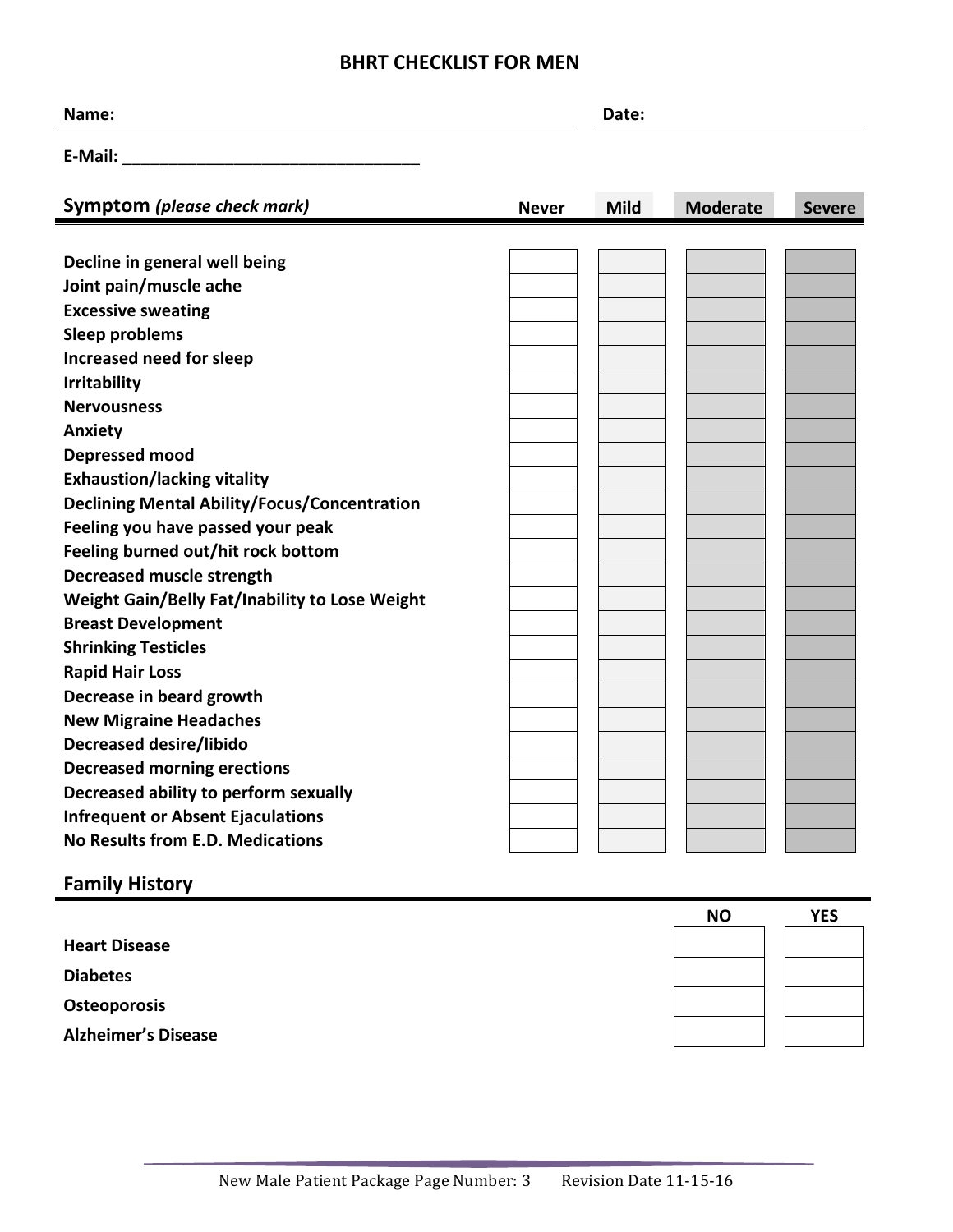### **Testosterone Pellet Insertion Consent Form**

Bio-identical testosterone pellets are hormone, biologically identical to the testosterone that is made in your own body. Testosterone was made in your testicles prior to "andropause." Bio-identical hormones have the same effects on your body as your own testosterone did when you were younger. Bio-identical hormone pellets are plant derived and bio-identical hormone replacement using pellets has been used in Europe, the U.S. and Canada since the 1930's. Your risks are similar to those of any testosterone replacement but may be lower risk than alternative forms. During andropause, the risk of not receiving adequate hormone therapy can outweigh the risks of replacing testosterone.

#### **Risks of not receiving testosterone therapy after andropause include but are not limited to:**

Arteriosclerosis, elevation of cholesterol, obesity, loss of strength and stamina, generalized aging, osteoporosis, mood disorders, depression, arthritis, loss of libido, erectile dysfunction, loss of skin tone, diabetes, increased overall inflammatory processes, dementia and Alzheimer's disease, and many other symptoms of aging.

**CONSENT FOR TREATMENT:** I consent to the insertion of testosterone pellets in my hip. I have been informed that I may experience any of the complications to this procedure as described below. **Surgical risks are the same as for any minor medical procedure.** 

#### Side effects may include:

Bleeding, bruising, swelling, infection, pain, reaction to local anesthetic and/or preservatives, lack of effect (typically from lack of absorption), thinning hair, male pattern baldness, increased growth of prostate and prostate tumors, extrusion of pellets, hyper sexuality (overactive libido), ten to fifteen percent shrinkage in testicle size and significant reduction in sperm production.

There is some risk, even with natural testosterone therapy, of enhancing an existing current prostate cancer to grow more rapidly. For this reason, a prostate specific antigen blood test is to be done before starting testosterone pellet therapy and will be conducted each year thereafter. If there is any question about possible prostate cancer, a follow-up with an ultrasound of the prostate gland may be required as well as a referral to a qualified specialist. While urinary symptoms typically improve with testosterone, rarely they may worsen, or worsen before improving. Testosterone therapy may increase one's hemoglobin and hematocrit, or thicken one's blood. This problem can be diagnosed with a blood test. Thus, a complete blood count (Hemoglobin and Hematocrit.) should be done at least annually. This condition can be reversed simply by donating blood periodically.

#### **BENEFITS OF TESTOSTERONE PELLETS INCLUDE:**

Increased libido, energy, and sense of well-being; increased muscle mass and strength and stamina; decreased frequency and severity of migraine headaches; decrease in mood swings, anxiety and irritability (secondary to hormonal decline); decreased weight (increase in lean body mass); decrease in risk or severity of diabetes; decreased risk of Alzheimer's and dementia; and decreased risk of heart disease in men less than 75 years old with no pre-existing history of heart disease.

On January 31, 2014, the FDA issued a Drug Safety Communication indicating that the FDA is investigating risk of heart attack and death in some men taking FDA approved testosterone products. The risks were found in men over the age of 65 years old with preexisting heart disease and men over the age of 75 years old with or without pre-existing heart disease. These studies were performed with testosterone patches, testosterone creams and synthetic testosterone injections and did not include subcutaneous hormone pellet therapy.

I agree to immediately report to my practitioner's office any adverse reactions or problems that may be related to my therapy. Potential complications have been explained to me and I agree that I have received information regarding those risks, potential complications and benefits, and the nature of bio-identical and other treatments and have had all my questions answered. Furthermore, I have not been promised or guaranteed any specific benefits from the administration of bio-identical therapy. I certify this form has been fully explained to me, and I have read it or have had it read to me and I understand its contents. I accept these risks and benefits and I consent to the insertion of hormone pellets under my skin. This consent is ongoing for this and all future insertions. 

I understand that payment is due in full at the time of service. I also understand that it is my responsibility to submit a claim to my insurance company for possible reimbursement. I have been advised that most insurance companies do not consider pellet therapy to be a covered benefit and my insurance company may not reimburse me, depending on my coverage. I acknowledge that my provider has no contracts with any insurance company and is not contractually obligated to pre-certify treatment with my insurance company or answer letters of appeal.

\_\_\_\_\_\_\_\_\_\_\_\_\_\_\_\_\_\_\_\_\_\_\_\_\_\_\_\_\_\_\_\_\_\_\_\_\_\_\_\_\_\_\_ \_\_\_\_\_\_\_\_\_\_\_\_\_\_\_\_\_\_\_\_\_\_\_\_\_\_\_\_\_\_\_\_\_\_\_\_\_\_\_\_\_\_\_\_\_\_\_\_\_\_\_\_\_ \_\_\_\_\_\_\_\_\_\_\_\_\_\_\_\_\_\_\_\_\_\_

**Print Name Signature Today's Date**